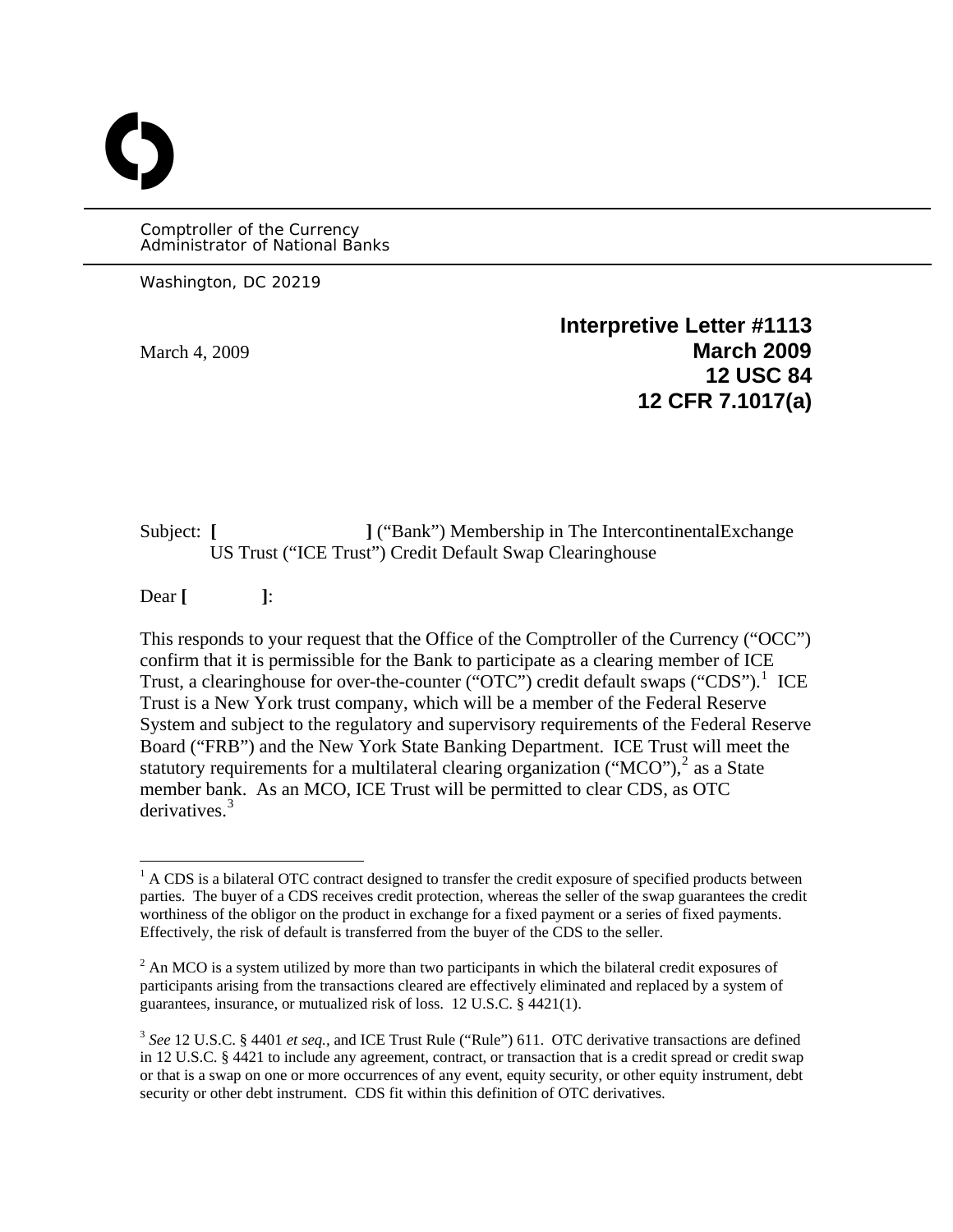For the reasons discussed below, we conclude that the Bank may participate as a clearing member of ICE Trust, provided the Bank, prior to becoming a member, establishes a comprehensive risk management framework<sup>[4](#page-1-0)</sup> to govern the risks associated with its membership, and receives a written supervisory no-objection from its examiner-in-charge ("EIC").

### **Background**

ICE Trust will provide CDS clearing services to its clearing participants ("members"). Membership is open to market participants that meet the clearinghouse's membership criteria.[5](#page-1-1) The Bank proposes to become an ICE Trust clearing member.

ICE Trust will novate and clear the trades executed by its members**.** [6](#page-1-2) Bilateral contracts entered into by its members will be replaced by two superseding CDS contracts between ICE Trust and each party to the bilateral transactions. Under the new contracts, ICE Trust will assume the counterparties' obligations under the original contracts and effectively become the central counterparty (*i.e.,* the buyer to every seller and the seller to every buyer) to CDS trades.

For admission to ICE Trust, member applicants must have a minimum tangible net worth (Tier 1 capital) of \$5 billion.<sup>[7](#page-1-3)</sup> Potential members or their parents must have a minimum long term rating of at least "A" or its equivalent from designated or equivalent rating agencies or otherwise demonstrate to the satisfaction of the FRB that it satisfies stringent credit criteria.<sup>[8](#page-1-4)</sup> A member (or its affiliate) must be licensed and regulated for capital adequacy by a "competent authority."<sup>[9](#page-1-5)</sup> Members must provide initial and mark-tomarket margin, and contribute collateral ("Required Contributions") to ICE Trust's guaranty fund ("Fund"), $^{10}$  $^{10}$  $^{10}$  which is available to cover a member's default.<sup>[11](#page-1-7)</sup> The

<span id="page-1-2"></span> $6$  Rule 301.

<span id="page-1-7"></span> $\overline{a}$ 

<span id="page-1-3"></span><sup>7</sup> Rule 201(b)(ii) and RMF  $\S$  IV.

<span id="page-1-0"></span><sup>&</sup>lt;sup>4</sup> The risk management framework should focus on the qualitative controls necessary to address the risks of the Bank's activities and, in addition, provide for the Bank's compliance with quantitative restrictions discussed below.

<span id="page-1-1"></span> $<sup>5</sup>$  Membership criteria are designed to insure that each member has sufficient operational capabilities,</sup> financial resources, risk management experience and regulatory oversight to be permitted to become an ICE Trust member. ICE Trust Risk Management Framework ("RMF") § IV.

<span id="page-1-4"></span><sup>&</sup>lt;sup>8</sup> Rule 201(b)(iii) and RMF § IV. This criterion is not met if an applicant is rated below "A" and the applicant will not be admitted as an ICE Trust clearing member. *Id.* 

<span id="page-1-5"></span> $9$  RMF § IV, A. "Competent authorities" include the OCC, the FRB, the U.K Financial Services Authority or any other regulatory body ICE Trust designates from time to time for this purpose. Rule 201(b)(i).

<span id="page-1-6"></span> $10$  The Fund is designed to provide adequate funds to cover simultaneous losses associated with the default of the two clearing members with the greatest potential up-side (widening spread) losses (*i.e.,* uncollateralized losses). RMF § IV.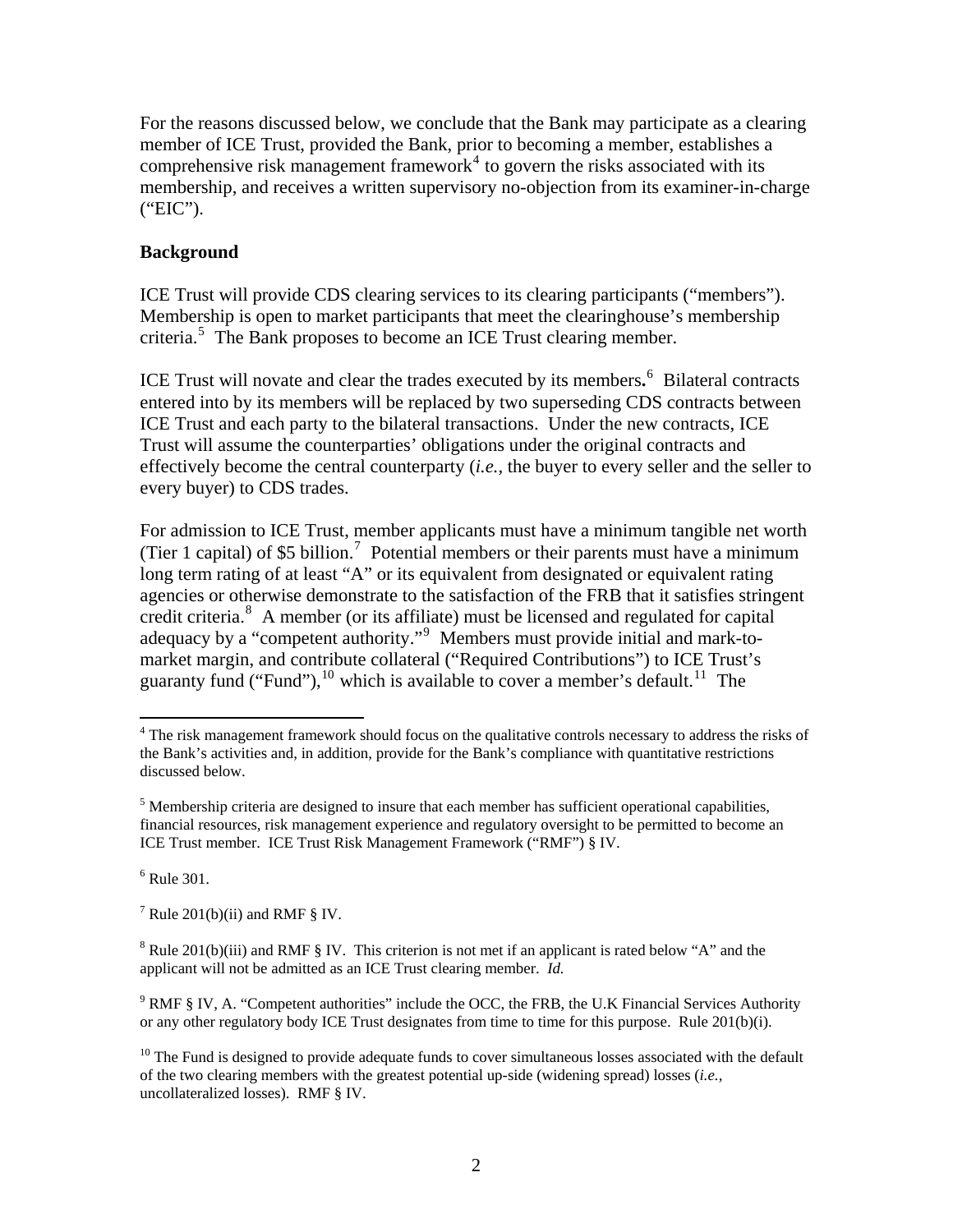Required Contribution is based on the risk profile of the member's portfolio, subject to a  $$20$  million minimum.<sup>[12](#page-2-0)</sup> The Required Contribution is determined based on the nature and scope of, and risk associated with, each member's activities. If a clearing member's portfolio presents greater risk, ICE Trust may require the member to increase the amount of its Required Contribution.<sup>[13](#page-2-1)</sup> ICE Trust calculates each member's Required Contribution on a daily basis.<sup>[14](#page-2-2)</sup> If a member's calculated Required Contribution for a particular day exceeds the prior day's calculated contribution by 5% or exceeds the total Fund by 5%, ICE Trust will make a demand for the member to provide cash or collateral to the Fund, sufficient to cover the deficit, which must be met within one hour.<sup>[15](#page-2-3)</sup>

The Rules define acts that constitute member defaults and describe the actions the clearinghouse may take once it declares a member in default.<sup>[16](#page-2-4)</sup> In the event of a member default, the Fund may be used to pay the costs of closing out a defaulting member's liabilities that exceed the defaulting member's cash/collateral (margin accounts) or guarantee. ICE Trust will notify members whenever it makes a charge to the Fund.<sup>[17](#page-2-5)</sup> ICE Trust may liquidate the losses resulting from a member's default using this priority schedule: (1) the ICE Trust Priority Contribution;<sup>[18](#page-2-6)</sup> (2) the non-defaulting members' Required Contributions (not to exceed an average of \$50 million per non-defaulting member) and ICE Trust's Pro Rata Contribution<sup>[19](#page-2-7)</sup> applied pro rata to the loss based on the relative size of such contributions, and (3) the remainder of each non-defaulting member's Required Contribution applied pro rata to the remaining loss based on the relative size of such contributions.<sup>2</sup>

<span id="page-2-0"></span><sup>12</sup> RMF, Appendix 3 and ICE Trust Clearing Participant Application Documents ("PAD").

<span id="page-2-1"></span> $13$  PAD.

<span id="page-2-2"></span> $14$  RMF § IV.

<span id="page-2-3"></span> $15$  Rule 801 and RMF § IV.

<span id="page-2-4"></span><sup>16</sup> A member is in default if, for example, the member: (1) fails to meet or is likely to fail to meet the member's contract obligations with the clearinghouse, (2) fails to pay margin by prescribed deadlines, (3) is suspended or expelled or has privileges revoked by ICE Trust, or (4) has a guarantor who fails or is likely to fail to meet any of its obligations or is in default under a guarantee to ICE Trust. Rule 20-605(a).

<span id="page-2-5"></span> $17$  Rule 802(d).

<span id="page-2-6"></span><sup>18</sup> The "ICE Trust Priority Contribution" is a contribution provided by ICE Trust to the Fund of up to \$50 million representing a first loss contribution. Rule 801.

<span id="page-2-7"></span> $19$  The "ICE Trust Pro Rata Contribution" is a contribution provided by ICE Trust to the Fund that is the lesser of \$50 million or the average Required Contribution.

<span id="page-2-8"></span>20 Rules 801 and 802.

<sup>&</sup>lt;sup>11</sup> Rules 401-404 and 801 and RMF  $\S$  IV. ICE Trust is also required to make capital contributions to the Fund of up to \$100 million, which includes up to \$50 million representing a first loss contribution ("ICE Trust Priority Contribution") and the lesser of \$50 million or the average Required Contribution ("ICE Trust Pro Rata Contribution"). Rule 801.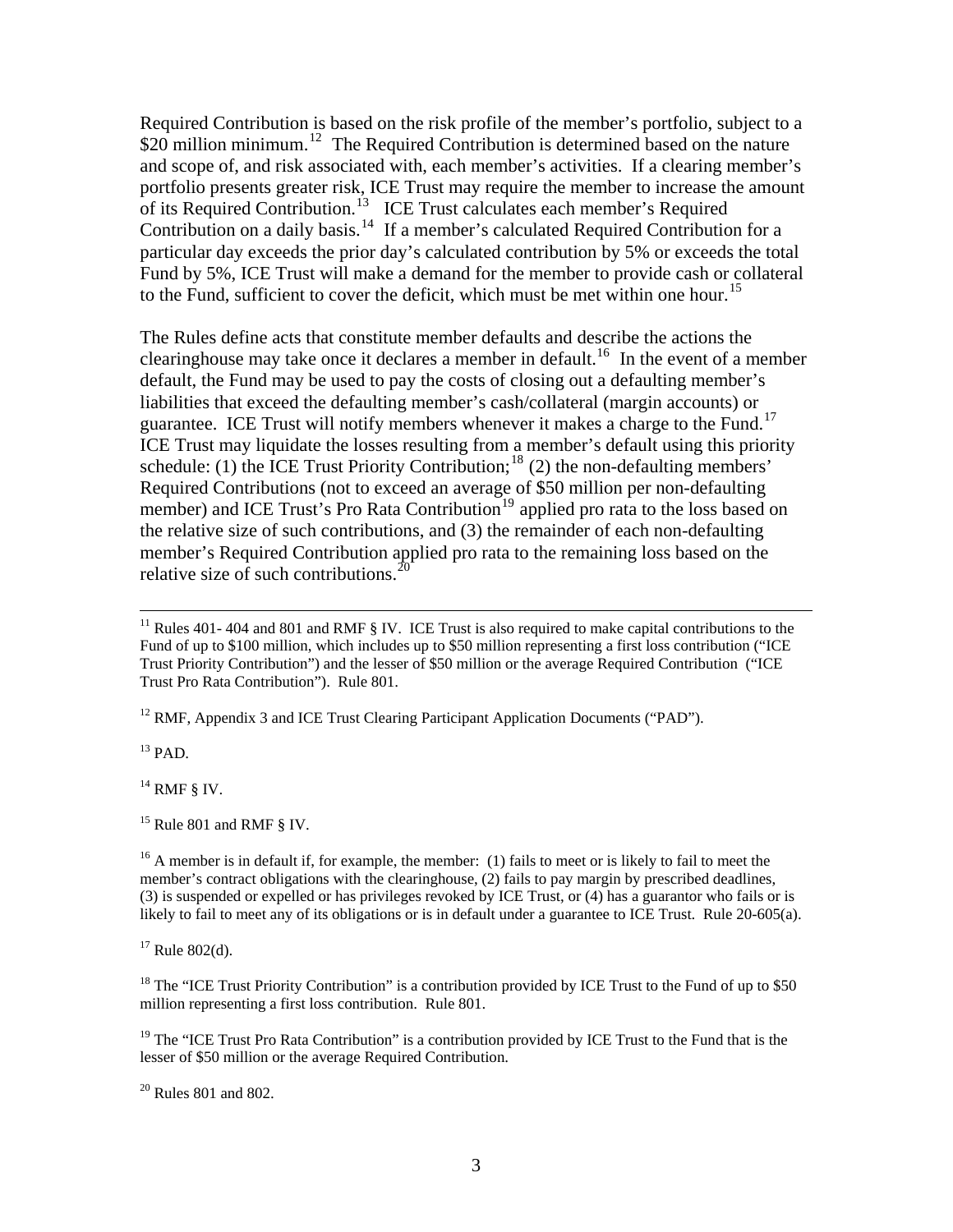If ICE Trust draws on the Fund to cover a member default, resulting in a member having an amount of collateral in the Fund less than the member's Required Contribution, the member must pay to the Fund an amount sufficient to restore the member's Required Contribution ("Additional Assessment") prior to the opening of business on the next business day.<sup>[21](#page-3-0)</sup> This amount is dynamic and can change from one day to the next based on changes in the member's transaction volume. Before the Additional Assessment is due, a non-defaulting member may provide ICE Trust with a notice of intent to withdraw from membership, thus becoming a "Retiring Participant."[22](#page-3-1) As a Retiring Participant, the amount of the Additional Assessment going forward may meet, but will not exceed, in total, a member's Required Contribution prior to the default.<sup>[23](#page-3-2)</sup> Thus, a Retiring Participant has the ability to limit its contingent liability for the default of other members to twice the member's Required Contribution as of the day of default, subject to Monthly Adjustments.<sup>[24](#page-3-3) [25](#page-3-4)</sup> Following the first day on which the Retiring Participant no longer has any open positions, ICE Trust is not entitled to increase a Retiring Participant's Required Contribution. $26$ 

If the Fund is insufficient to discharge the obligations of the defaulting member, taking into account the Additional Assessments, *or* ICE Trust determines that a winding up of outstanding CDS is prudent *or* ICE Trust defaults, ICE Trust will determine close-out values for all open positions (Wound-up Contracts) and determine a single net amount

<span id="page-3-2"></span>23 RMF § I.

 $\overline{a}$ 

<span id="page-3-0"></span><sup>&</sup>lt;sup>21</sup> Rule 802(b)(iv). If the entirety of the ICE Trust Pro Rata Contribution was not paid out under Rules  $801(c)(i)$  and  $802(b)(ii)$ , the excess of the contribution will be available up to the ICE Trust Default Maximum, along with any Additional Assessments, to cover a default.

<span id="page-3-1"></span><sup>&</sup>lt;sup>22</sup> A "Retiring Participant" is a clearing member who has notified ICE Trust of its intention to terminate its status as a clearing member or who has been notified by ICE Trust of its intention to terminate the member's status as a member. Rule 102.

<span id="page-3-3"></span> $^{24}$  While ICE Trust calculates each member's Required Contribution daily, ICE Trust does not adjust a member's Required Contribution until month's end, to reflect the average daily Required Contribution for the month (the "Monthly Adjustment"), which may result in a positive or negative change in a Retiring Participant's Additional Assessment. Rules 101 and 801, and RMF § IV. Moreover, a Retiring Participant continues to be responsible for any deficit where the member's Required Contribution for a particular day exceeds the prior day's calculated contribution by 5% or exceeds the total Fund by 5%. Rule 801 and RMF § IV. A Retiring Participant is responsible for the Monthly Adjustment and deficit amounts if the member has open positions at any time during the month with respect to which ICE Trust calculates and demands these amounts. Rule 801. A Retiring Participant's obligations remain outstanding until ICE Trust's return of a Retiring Participant's Fund contribution, which is subject to the timing and formula provisions of Rule 803.

<span id="page-3-4"></span> $25$  The Bank, as a Retiring Participant, would continue to monitor its activities pursuant to its risk management framework (see text below under Safety and Soundness) in order, among other things, to ensure that the Required Contribution and Additional Assessment did not exceed the Bank's lending limit at the time advances of funds are made to ICE Trust. 12 U.S.C. § 84 and 12 C.F.R. Part 32.

<span id="page-3-5"></span> $26$  Rule 801.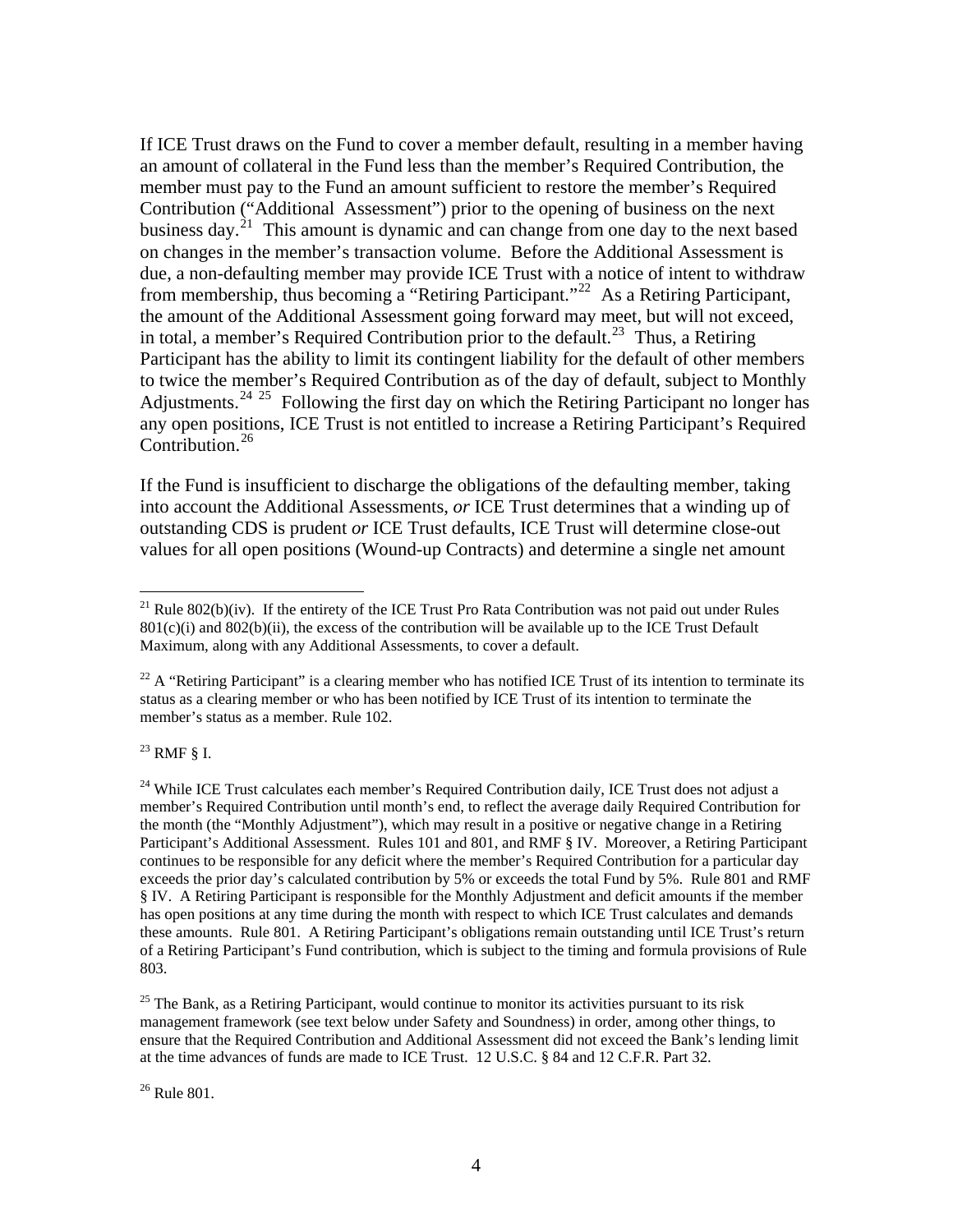owed by or to each member.<sup>[27](#page-4-0)</sup> ICE Trust will apply all amounts collected from members who owe ICE Trust a net amount under the Wound-up Contracts, plus all available amounts in the Fund, to pay all net amounts owed by ICE Trust to members under the Wound-up Contracts, subject to ICE Trust's limits on liability.<sup>[28](#page-4-1)</sup> <sup>[29](#page-4-2)</sup>

ICE Trust will return a Retiring Participant's Fund contribution minus any portion used to cover the obligations of a defaulting member or in connection with Wound-up Contracts.<sup>[30](#page-4-3)</sup>

A defaulting member's obligations remain a liability of the member and related guarantor, which ICE Trust may collect from the member's margin, collateral or other assets of such member or guarantor or by legal process.<sup>[31](#page-4-4)</sup> If ICE Trust recovers funds from a defaulting member, it is obligated to repay contributions paid by the clearing members, as reflected in steps (4) through (6) below, subject to the following payment priority: (1) to costs and expenses (including legal fees and expenses related to collection); (2) to certain related unreimbursed costs and expenses (*e.g.,* costs and expenses of sale, opens positions, closing out) (Rule  $802(a)$ ); (3) to any deficiencies owed to members under Wound-up Contracts (Rule 804); (4) to members and ICE Trust for contributions to the Fund that were charged for the defaulting member's deficiency under Rule 802(b)(iv) (whether or not the member remains a member at the time of collection), first to members to the extent they were charged after the ICE Trust Default Maximum was reached and thereafter to the members and ICE Trust, in proportion and up to the amount each was charged; (5) to the members whose contributions were charged for the deficiency under Rule 802(b)(iii) in proportion and up to the amount of the charge, and (6) to ICE Trust and any member whose contribution was charged for the deficiency under Rule 802(b)(ii) (whether or not such members remain members at the time of collection) in proportion and up to the amount each was charged, (7) to ICE Trust for and up to the amount of the charge against the ICE Trust Priority Contribution, provided that ICE Trust contributes any amount recovered to the Fund for credit to the

 $\overline{a}$ 

<span id="page-4-0"></span> $27$  Rule 804(a).

<span id="page-4-1"></span><sup>28</sup> *Id.* Under Rule 312, ICE Trust's liability for member contract obligations is limited to amounts on deposit with the Fund (subject to Additional Assessment limits), the ICE Trust Priority Contribution, the ICE Trust Pro Rata Contribution (including such unpaid amounts up to the ICE Trust Default Maximum, which is no more than \$50 million per the calculation under Rule  $802(b)(v)$ ), and any amount ICE Trust collects from a member or the member's guarantor for its obligations or Wound-up contracts. ICE Trust's liability to a member for contract obligations may not exceed the aggregate amount paid to ICE Trust by a member within the twelve-month period preceding any claim therefore.

<span id="page-4-2"></span><sup>&</sup>lt;sup>29</sup> ICE Trust and any Retiring Participant may agree to establish a new general guarantee fund and have ICE Trust accept for clearing, replacements for some or all of the Wound-up Contracts. Rule 804(b).

<span id="page-4-3"></span> $30$  The timing of ICE Trust's return of a Retiring Participant's Fund contribution is determined under the formula set forth in Rule 803.

<span id="page-4-4"></span> $31$  Rule 802(c).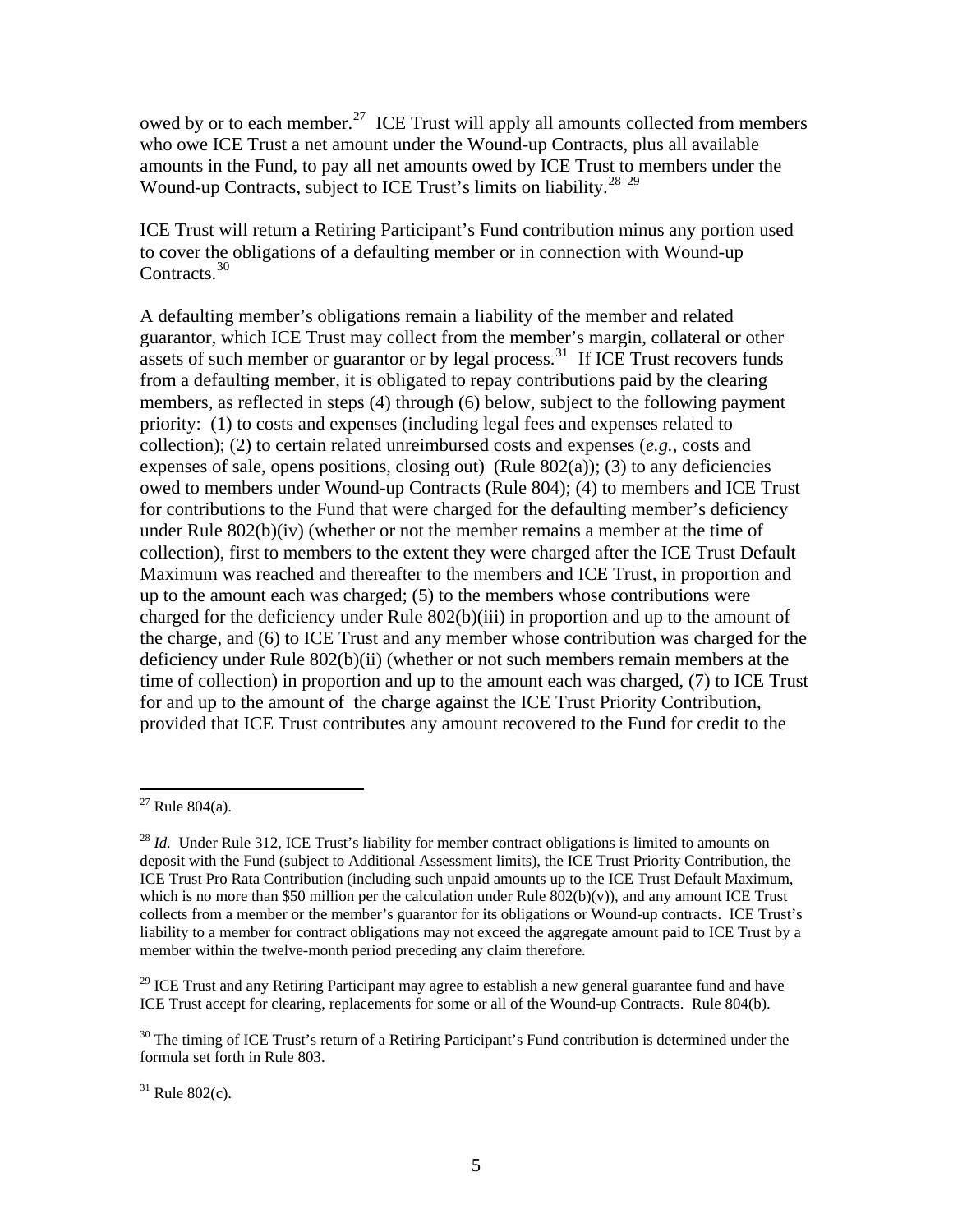ICE Trust Priority Contribution, and (8) the payment of any of the defaulting member's other obligations.<sup>[32](#page-5-0)</sup>

### **Discussion**

For the reasons discussed below, we believe a national bank has authority to become an ICE Trust clearing member under the NBA, provided the bank, prior to becoming a member, establishes a comprehensive risk management framework to govern the risks associated with membership as described below, and receives a written supervisory noobjection letter from its EIC. Banks must limit their exposures to ICE Trust to amounts equal to or below their Section 84 limits, as discussed below.

## **National Bank Act**

The NBA permits national banks to engage in foreign and domestic clearing activities, subject to safety and soundness limitations, as activities that are part of the business of banking because the activities are functionally equivalent to bank permissible credit and financial intermediation activities.<sup>[33](#page-5-1)</sup> The NBA also permits national banks to provide default fund contributions to clearinghouses as bank permissible guaranties and as activities incidental to bank permissible activities.

Clearing is a form of extending credit, one of the main functions of banking institutions.<sup>[34](#page-5-2)</sup> A clearing agent substitutes its credit for that of its customers. A clearing agent is liable to a clearinghouse for performance on all submitted contracts, and assumes, with respect to the clearinghouse, the risk of other member defaults. The clearing function also is akin to two other traditional bank credit functions: providing bankers' acceptances and letters of credit.<sup>[35](#page-5-3)</sup> The credit function provided by the Bank in its clearing capacity is part of the business of banking because a principal busine ss of a bank is to extend credit.<sup>36</sup>

National bank clearing activities also are functionally consistent with the primary role of role of a bank intermediary takes many forms: providing payments transmission services, banks as financial intermediaries. The role of a bank is to act as an intermediary, facilitating the flow of money and credit among different parts of the economy.<sup>[37](#page-5-4)</sup> The

<span id="page-5-3"></span><sup>35</sup> *Id.*

<sup>36</sup> *Id.* 

<span id="page-5-0"></span> $\overline{a}$ <sup>32</sup> *Id*.

<span id="page-5-1"></span><sup>33</sup> *See, e.g.* OCC Interpretive Letter No. 1014 (Jan. 10, 2005) ("IL No. 1014"); IL No. 929 (Feb. 11, 2002) ("IL No. 929"); and OCC Interpretive Letter No. 494 (Dec. 29, 1989) ("IL No. 494").

<span id="page-5-2"></span><sup>34</sup> *Id.*

<span id="page-5-4"></span><sup>37</sup> *See, e.g*., OCC No-Objection Letter No. 90-1 (Feb. 16, 1990) and OCC No-Objection Letter No. 87-5 (July 20, 1977).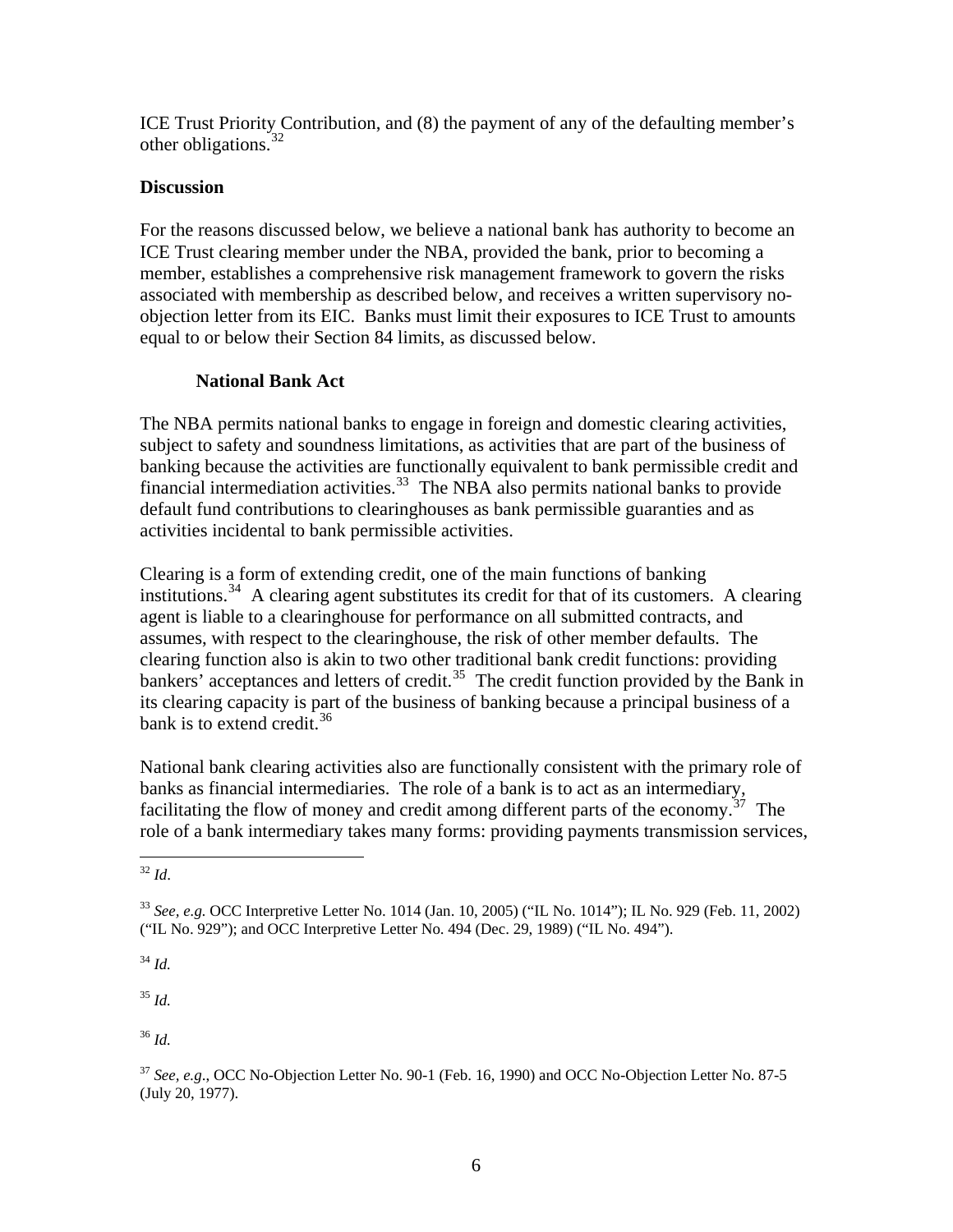borrowing from savers and lending to users, and participating in the capital markets, as here. As the recognized intermediaries between other, non-bank participants in th e financial markets and the payment systems, banks possess the expertise to make exchanges of payments and securities betwee n, and settle transactions for, parties and to manage their own intermediation position.<sup>38</sup>

A long line of OCC precedents support the conclusion that the Bank's proposed clearing OCC has permitted national banks and their foreign branches to join clearinghouses and other entities that require members to cover a portion of the losses arising from the "[a] national bank may lend its credit, bind itself as a surety to indemnify another, or otherwise become a guarantor  $\dots$  if: (a) The bank has a substantial interest in the performance of the transaction involved."<sup>41</sup> services are within the legally authorized powers of national banks.<sup>[39](#page-6-0)</sup> Moreover, the default of other members, as bank permissible guaranties, where the bank had a substantial interest in being a member and its liability was *de minimis* or limited, and did not exceed Section 84 or lower EIC-established limits.<sup>[40](#page-6-1)</sup> Under 12 C.F.R. § 7.1017(a), a national bank is permitted to guarantee the obligations of another party if the bank has a substantial interest of its own in the transaction. This regulation provides, in part, that

Here, the Bank has a substantial interest in agreeing to cover a portion of the losses of clearing membership. Thus, the Bank has a substantial interest in committing to provide the guarantee as a condition to ICE Trust membership, subject to the limits described below. defaulting ICE Trust clearing members where this obligation is an integral part of permissible clearing activities. The Bank seeks to become an ICE Trust clearing member as an effective and efficient means of clearing CDS trades. The Bank must agree to cover a portion of the losses of defaulting clearing members as a condition of ICE Trust

 $\overline{a}$ 

<sup>38</sup> *See* OCC Interpretive Letter 892 (Sept. 8, 2000).

<span id="page-6-0"></span><sup>39</sup> *See, e.g.,* Unpublished Letter (Dec. 13, 1995) (national bank membership in Exchange Clearing House Limited (ECHO)); OCC Operating Subsidiary Notice Application Control No. 94-ML-08-00002 (Sept. 21, 1994) (national bank clearing membership in SIMEX); IL No. 494, *supra* (national bank and operating subsidiary as exchange clearing member); OCC Interpretive Letter No. 422 (Apr. 11, 1988 (national bank and operating subsidiary clearing and exchange memberships); OCC Interpretive Letter No. 384 (May 18, 1987) (same); OCC Interpretive Letter No. 380 (Dec. 29, 1986); (execution, clearance, and exchange membership); and OCC Interpretive Letter No. 372 (Nov. 7, 1986) (same).

<span id="page-6-1"></span><sup>40</sup> *See, e.g.* OCC Interpretive Letter No. 1071 (Sept. 6, 2006) ("IL No. 1071") and IL Nos. 1014 and 929, *supra.*

<sup>41 12</sup> C.F.R. § 7.1017(a). A nexus between a bank permissible transaction and a guaranty may provide the "substantial interest" for the bank. *See, e.g.*, IL No. 929, *supra* (bank's provision of a default fund contribution/guaranty was incidental to the business of bank's clearing and execution activities and satisfied substantial interest needed for issuance of a guarantee) and OCC Interpretive Letter No. 376 (Oct. 25, 1986) (national bank's guarantee of third party securities borrowers' conduct was incidental to the bank's securities lending program and constituted a sufficient substantial interest).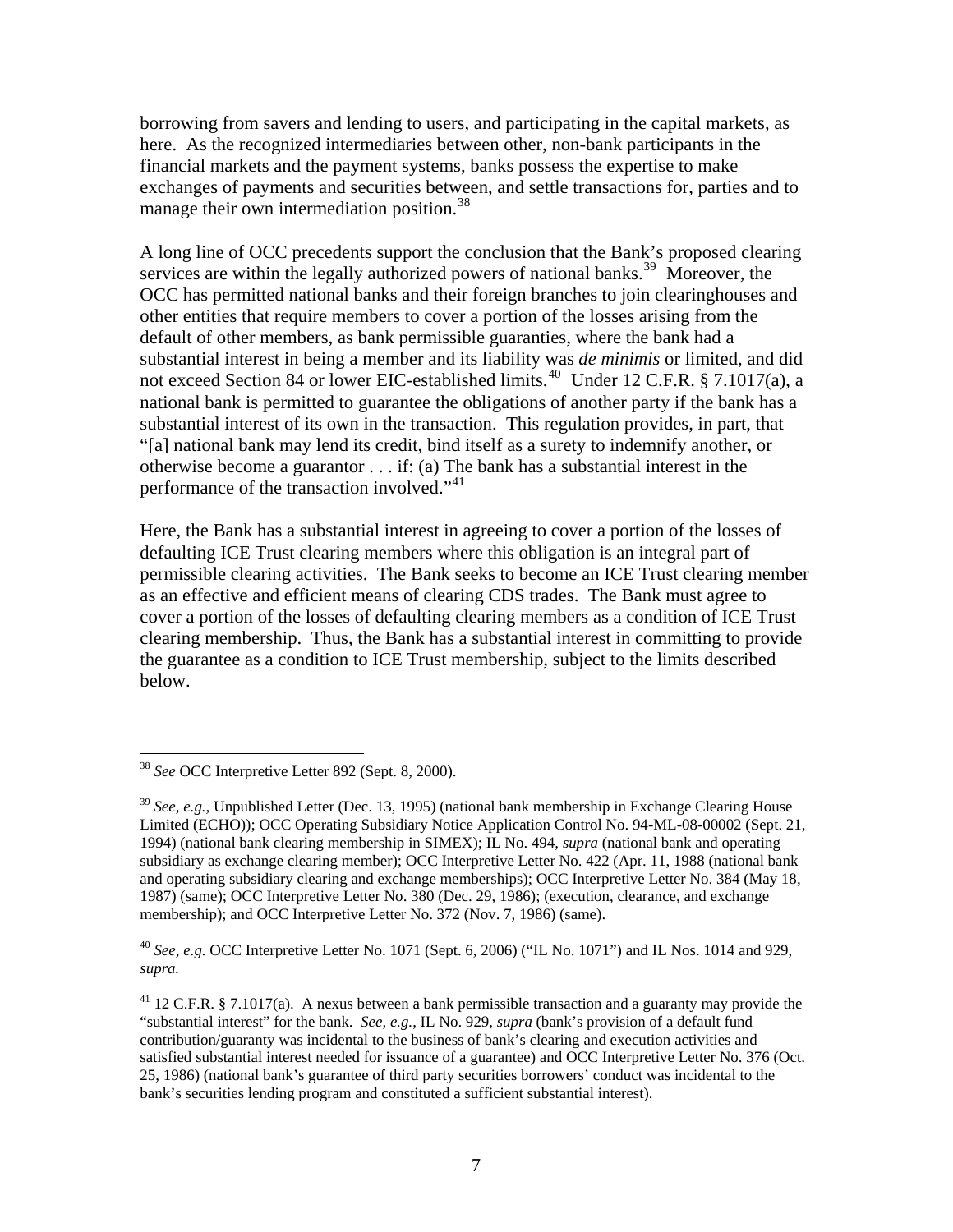OCC precedent also clearly establishes that national banks may contribute to funds to guarantee the potential losses of others, in order to engage in bank permissible activities , where the bank's potential liability for the defaults of others is limited. For example, in IL No. 929, the OCC found it permissible for a national bank, via its foreign branch, to contribute to a foreign clearinghouse's default fund in order to clear bank permissible derivative contracts where the liability for other member defaults was limited.<sup>[42](#page-7-0)</sup> could seek additional contributions to the default fund by non-defaulting members. The contribution. The OCC found that the branch's participation in the foreign clearinghouse was permissible because the bank could limit its liability and the bank had a substantial interest in contributing to the default fund so that it could engage in bank permissible Clearinghouse members were required to contribute to the default fund to cover losses caused by any defaulting member. In the event of a member default, the clearinghouse non-defaulting members had the option of contributing the additional funds or resigning their membership. Thus, the resignation option provided members the ability to limit their liability for the default of other members to the member's original default fund clearing activities.

required to maintain clearing fund deposits in an account to be used by the clearinghouse member could either pay the amount of the loss or terminate its membership. If a netting member terminated its membership, its loss allocation liability was limited to its clearing required fund deposit. Thus, the OCC determined that a member's obligation to cover the losses of defaulting members was limited and that the bank had a substantial interest in providing the guaranty in order to engage in bank authorized clearing activities. The OCC also concluded that it was permissible for national banks to contribute to the loss allocation system of a domestic clearinghouse as a condition to membership, where liability for the losses of other members was limited.<sup>[43](#page-7-1)</sup> Clearinghouse members were to cover losses in the event of a member default. Any losses remaining after applying the deposit could be allocated to non-defaulting members. In that event, a non-defaulting fund deposit. As a result, a member national bank could limit its liability to its initial

membership, the bank was to participate in a program that subjected members to potential determined that the bank had a substantial interest in covering such potential losses as an integral part of ISO membership and the liability exposure was sufficiently limited where Similarly, the OCC permitted a national bank to become a member of domestic independent systems operators ("ISOs"), which operate much like clearinghouses, to execute bank permissible electricity derivative transactions.<sup>[44](#page-7-2)</sup> As a condition to unlimited liability for any losses allocated to members arising from member defaults. The ISOs had systems in place to mitigate the risk of additional assessments and the bank's exposure was subject to the limits of Section 84 as a legal matter.<sup>[45](#page-7-3)</sup> The OCC

1

<span id="page-7-0"></span><sup>42</sup> IL No. 929, *supra*.

<span id="page-7-1"></span><sup>43</sup> IL No. 1014, *supra*.

<span id="page-7-2"></span><sup>44</sup> IL No. 1071, *supra.* 

<span id="page-7-3"></span> $45$  The arrangement was also subject to any additional limits imposed by the bank's EIC.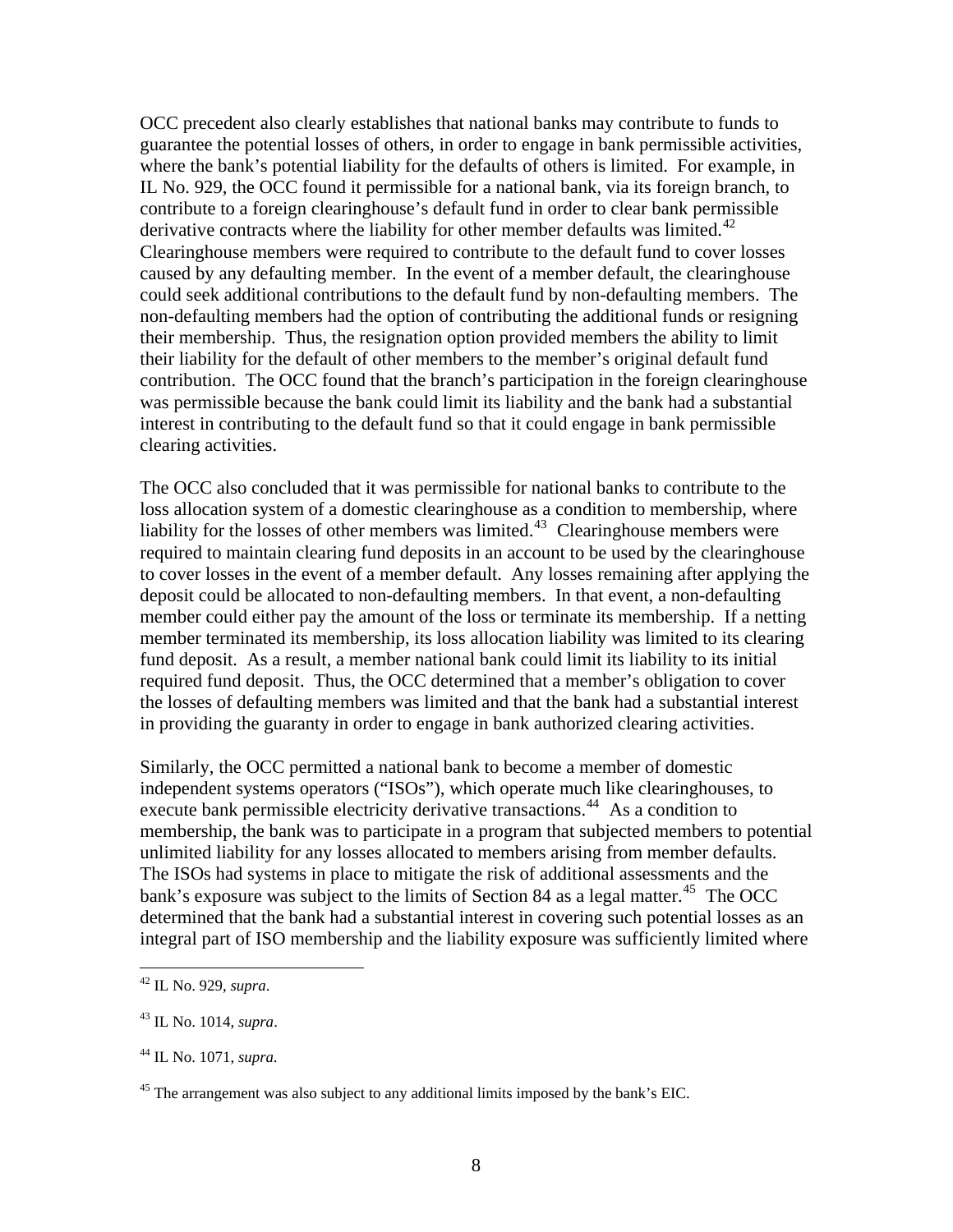the ISO had risk of loss mitigants in place and the bank established risk management systems and controls to estimate and maintain its potential liabilities within Section 84 limits or lower limits imposed by the EIC.

for the defaults of other clearinghouse members. In the event that the clearing fund was remaining balance against all members in proportion to each member's contribution to national bank could join the clearinghouse where it had systems in place to mitigate the risk of additional assessments, and could limit its exposure to the clearinghouse to its Section 84 limits. Recently, in OCC Interpretive Letter No. 1102 (Oct. 14, 2008), the OCC determined that a national bank had a substantial interest in joining a foreign clearinghouse as a custodian clearing member, where clearing members were subject to potentially unlimited liability not sufficient to cover a member default, the clearinghouse had the right to assess the the fund. While the by-laws, rules and regulations of the clearinghouse did not specifically limit the Bank's exposure to the clearinghouse, the OCC determined that a

Based on all the foregoing, we conclude that it is permissible under the NBA for the Section 84 limits or a lower exposure limit established by the EIC, in light of the size of clearinghouse.<sup>[46](#page-8-0)</sup> The Bank's membership in ICE Trust should enable the Bank to reduce clearinghouse will act as a central counterparty and net members' positions. However, Accordingly, prior to joining ICE Trust, the Bank should establish a comprehensive risk management framework addressing risks arising from these exposures. Bank to become a clearing member of ICE Trust, provided the Bank establishes a comprehensive risk management framework and limits its exposures to ICE Trust to its the Bank, the nature and volume of its activities, and the characteristics of the its counterparty credit risk and operational risk from derivatives transactions since the because each member assumes obligations to cover losses from other defaulting members, membership also can create a complex, contingent forward credit exposure.

### **safety and Soundness**

1

for other members' defaults, banks should implement a comprehensive risk management framework to measure and manage the risks arising from these exposures, including: When national banks join clearinghouses or exchanges that impose liability on members

- Effective oversight by senior management;
- Policies and procedures that identify and quantify the level(s) of counterparty credit risk, at both inception of membership and an on-going basis;

<span id="page-8-0"></span><sup>&</sup>lt;sup>46</sup> Under the lending limit, 12 U.S.C. § 84 and 12 C.F.R. Part 32, a national bank's loans and extensions of credit to one borrower are limited to 15 percent of the bank's capital and surplus, subject to certain exceptions and with the application of certain loan combination rules. Additionally, a bank's credit exposures must be consistent with safe and sound banking practices. Accordingly, the Bank must limit its exposure to ICE Trust so that amounts of funds advanced as margin or Fund contributions do not exceed an amount equal to, if not below, the Section 84 limits, in light of the size of the Bank, the nature and volume of its activities, and the characteristics of the clearinghouse.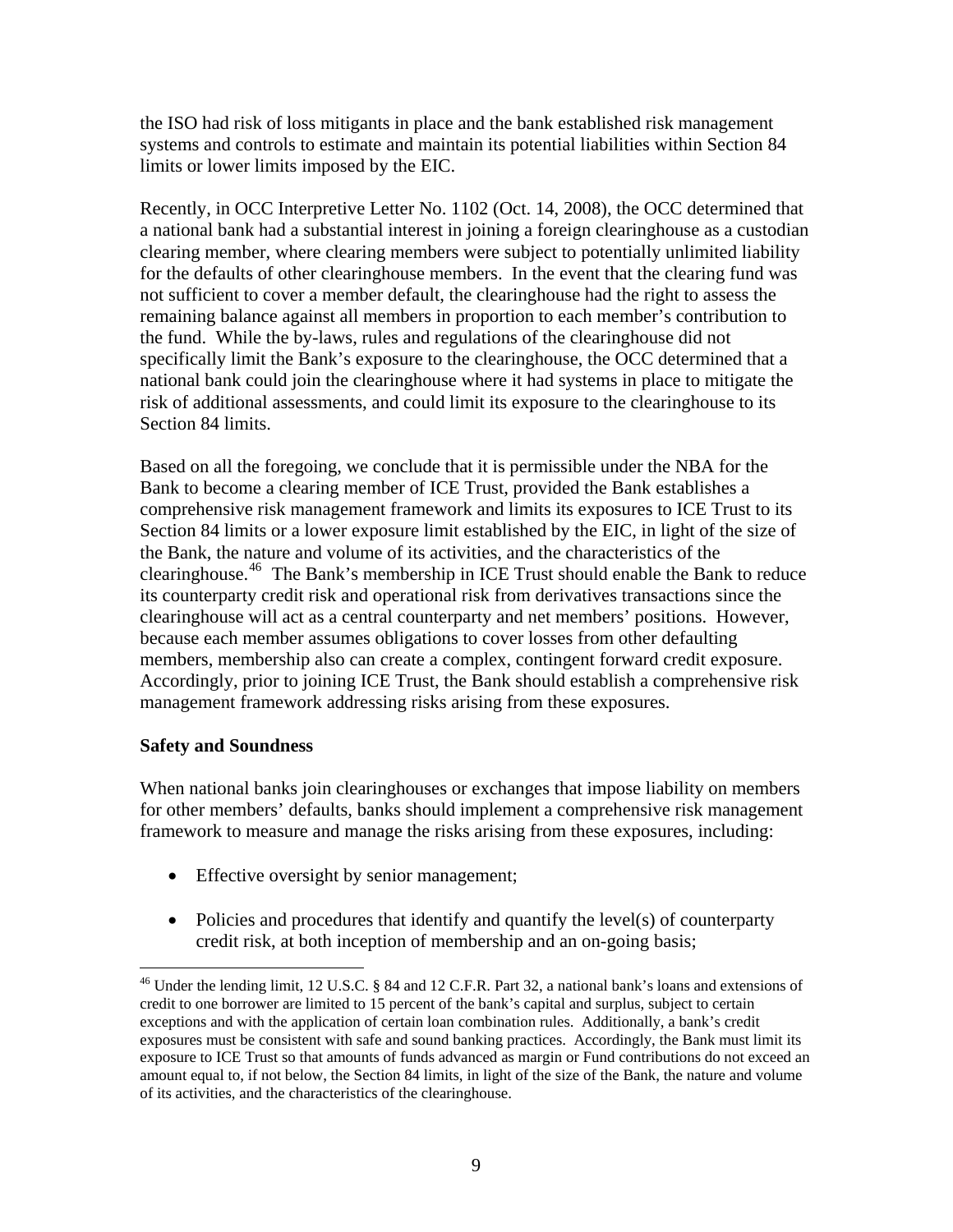- Limits and other controls on the level(s) of risk with respect to counterparty credit, concentrations, and other relevant market factors;
- A systematic approach to capture exposure in the entire clearinghouse;
- Regular reports that accurately present the nature and level(s) of risk taken, and demonstrate compliance with approved policies and limits; and
- Auditing procedures to ensure the integrity of measurement, control, and reporting systems.

# **Policies and Procedures**

Exchange and clearinghouse memberships should be governed by appropriate policies membership in a central counterparty, as well as ongoing monitoring of risk exposure. This process should include the necessary control and oversight functions, including credit risk management, audit, legal, and compliance. Policies should include: and procedures. Bank policies should establish a formal process for approving

- Clearly defined roles and responsibilities for management of risks associated with membership;
- Guidelines on the types of exchanges and clearinghouses the bank may join;
- A well-defined risk tolerance for exchange and clearinghouse risks so that the bank can establish meaningful risk limits;
- A formal process for approval of membership in exchanges or clearinghouses;
- A comprehensive due diligence review prior to joining an exchange or clearinghouse;
- An initial legal review by bank counsel;
- and ensure the bank complies with all membership requirements and other applicable • Ongoing reviews by bank counsel to assess any changes in membership requirements limits and restrictions;
- including monitoring of potential risk exposure and ensuring compliance with board-• Periodic credit reviews of current memberships on exchanges and clearinghouses, approved credit limits; and
- Annual reviews by internal audit to assess compliance with bank policies. •

## *Due Diligence*

Banks should conduct a thorough due diligence of exchanges or clearinghouses prior to counterparty uses for its members, both at inception and on an ongoing basis. The due and the quality of its risk management systems. At a minimum, this should include an: becoming a member. Banks should evaluate the credit assessment that the central diligence should be of appropriate depth to enable bank management to develop a thorough understanding of the operational framework of the exchange or clearinghouse,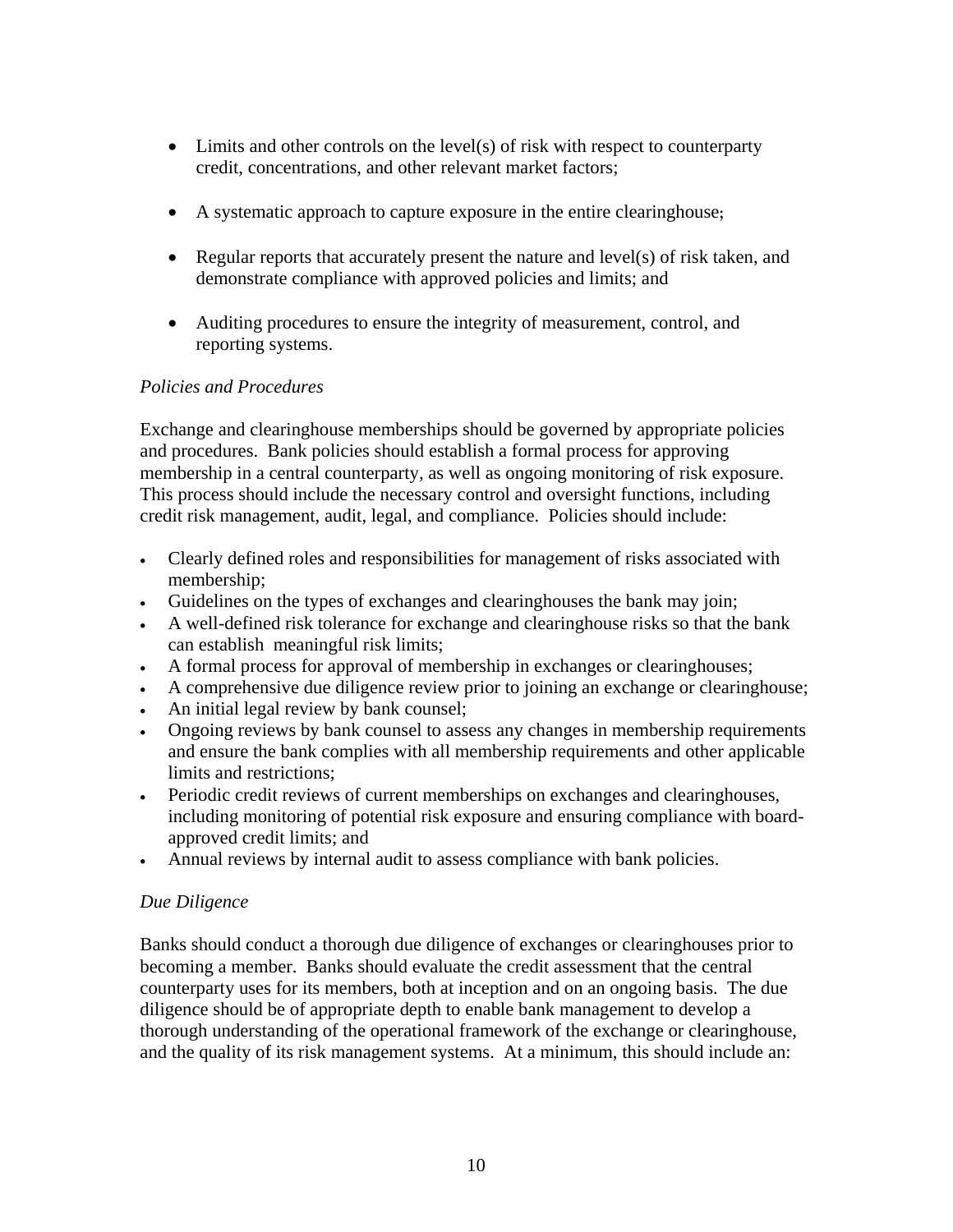- in-depth knowledge of the central counterparty's role, membership criteria and structure, corporate governance, and management team;
- analysis of the credit quality of the central counterparty;
- understanding of membership agreement and requirements, including the defaultsharing protocol;
- analysis of central counterparty credit risk management practices, including collateral, margin, and netting requirements;
- analysis of settlement and default procedures;
- analysis by legal counsel of any default-sharing precedents and any other applicable limits or restrictions;
- understanding of the regulatory requirements of the exchange or clearinghouse; and •
- assessment of key risks associated with joining the exchange or clearinghouse.

bank's financial condition, capital levels, and management's expertise. The bank's risk tolerance for concentrations and credit exposures to central counterparties should be Bank management should establish internal risk limits that are prudent in light of the reflected in policies and procedures.

### *Ongoing Monitoring and Reporting*

Bank policies should require a periodic review of all central counterparties for which the information from the exchange or clearinghouse to assess and monitor potential liability activity, on a periodic basis, to assess how its contingent risk exposure is changing as a part of the process. Potential exposure should be monitored individually and in aggregate bank is a member. The policies should clearly define the scope and responsibilities for conducting these reviews. Bank management should obtain accurate and timely based upon the bank's level of activity and applicable laws, rules, and regulations. Bank management should also keep abreast of changes in membership rules and in member for all exchange and clearinghouse memberships.

with exchange or clearinghouse membership, including establishing risk triggers and an approval process for executing contingency risk mitigation strategies. The contingency risk mitigation strategies should include internal limits when the bank must adjust its activities to avoid exceeding limits on potential advances of funds to the exchange or learinghouse arising from defaults of other members if at any time the cumulative c Bank management should develop contingency strategies to mitigate risks associated payments under its contingent obligations approach these limits.

Senior management should ensure a membership compliance review is conducted for each exchange or clearinghouse. This review should be conducted at inception and appropriate intervals thereafter.

The Bank represents that it has established a comprehensive risk management framework addressing the risks associated with its membership in ICE Trust that satisfies the above standards.